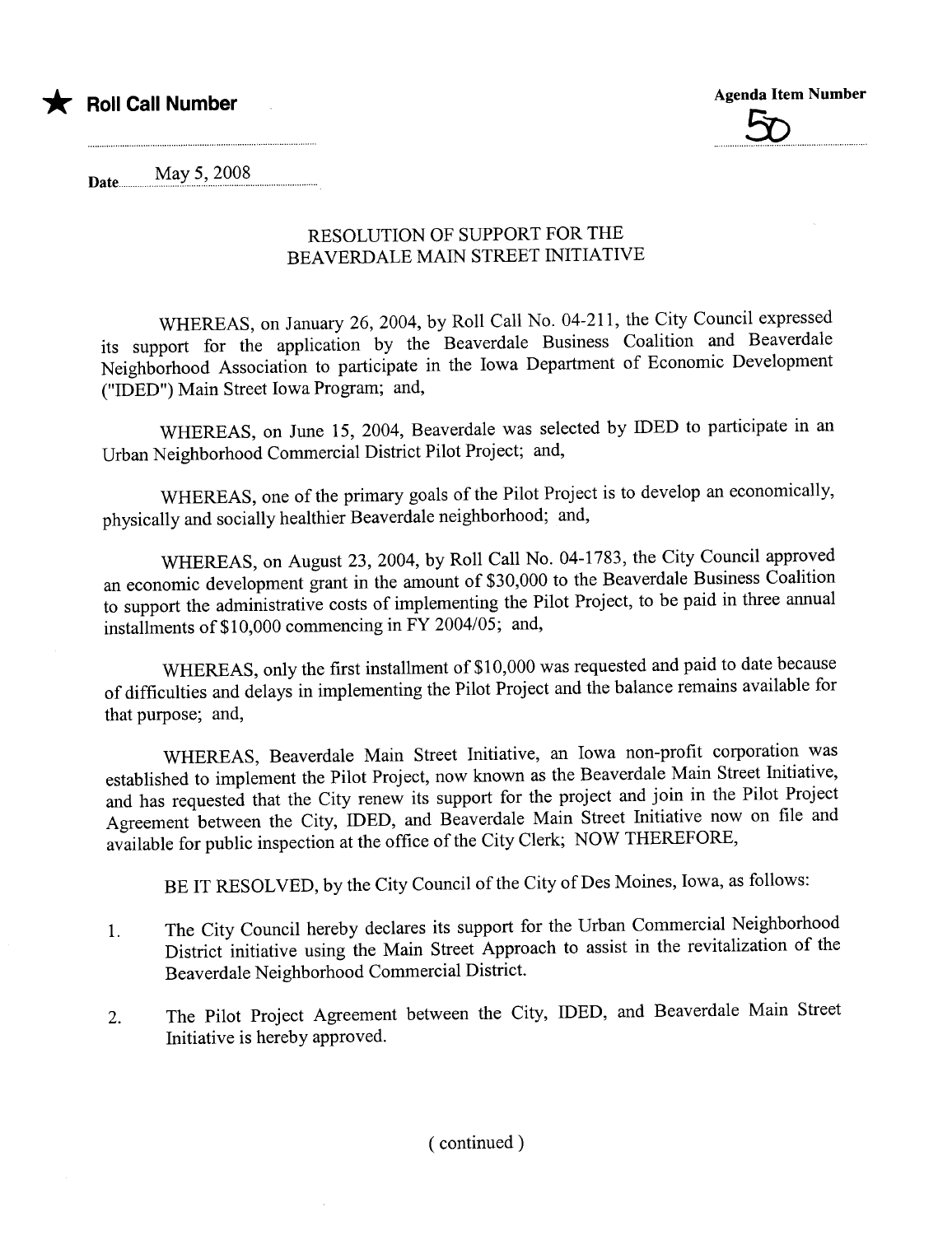# COUNCIL ACTION | YEAS | NAYS | PASS | ABSENT COWNIE COMPUTE THE COMPUTER COMPUTER COMPUTER COMPUTER COMPUTER COMPUTER COMPUTER COMPUTER COMPUTER COMPUTER COMPUTER COMPUTER COMPUTER COMPUTER COMPUTER COMPUTER COMPUTER COMPUTER COMPUTER COMPUTER COMPUTER COMPUTER COMPU **COLEMAN** VLASSIS MOTION CARRIED APPROVED **and affixed my seal the day and year first above written.**

HENSLEY **I, DIANE RAUH**, City Clerk of said City hereby certify<br>KIERNAN that at a meeting of the City Council of said City of Des KIERNAN **that at a meeting of the City Council of said City of Des**<br>Moines held on the shove date among other MAHAFFEY Moines, held on the above date, among other proceedings the above was adopted.

TOTAL **IN WITNESS WHEREOF**, I have hereunto set my hand

City Clerk

3. The Mayor is hereby authorized and directed to sign the Pilot Project Agreement, on behalf of the City of Des Moines.

-2-

MOVED by to adopt.

 $\frac{1}{\frac{1}{\text{Koger K. Brown}}}$ Assistant City Attorney C:\Rog\Eco Dev\Beaverdale\Main St Initiative\RC 2008-05-05 Pilot Project.doc

FORM APPROVED:

Date May 5, 2008

(Council Communication No.  $08.278$ )



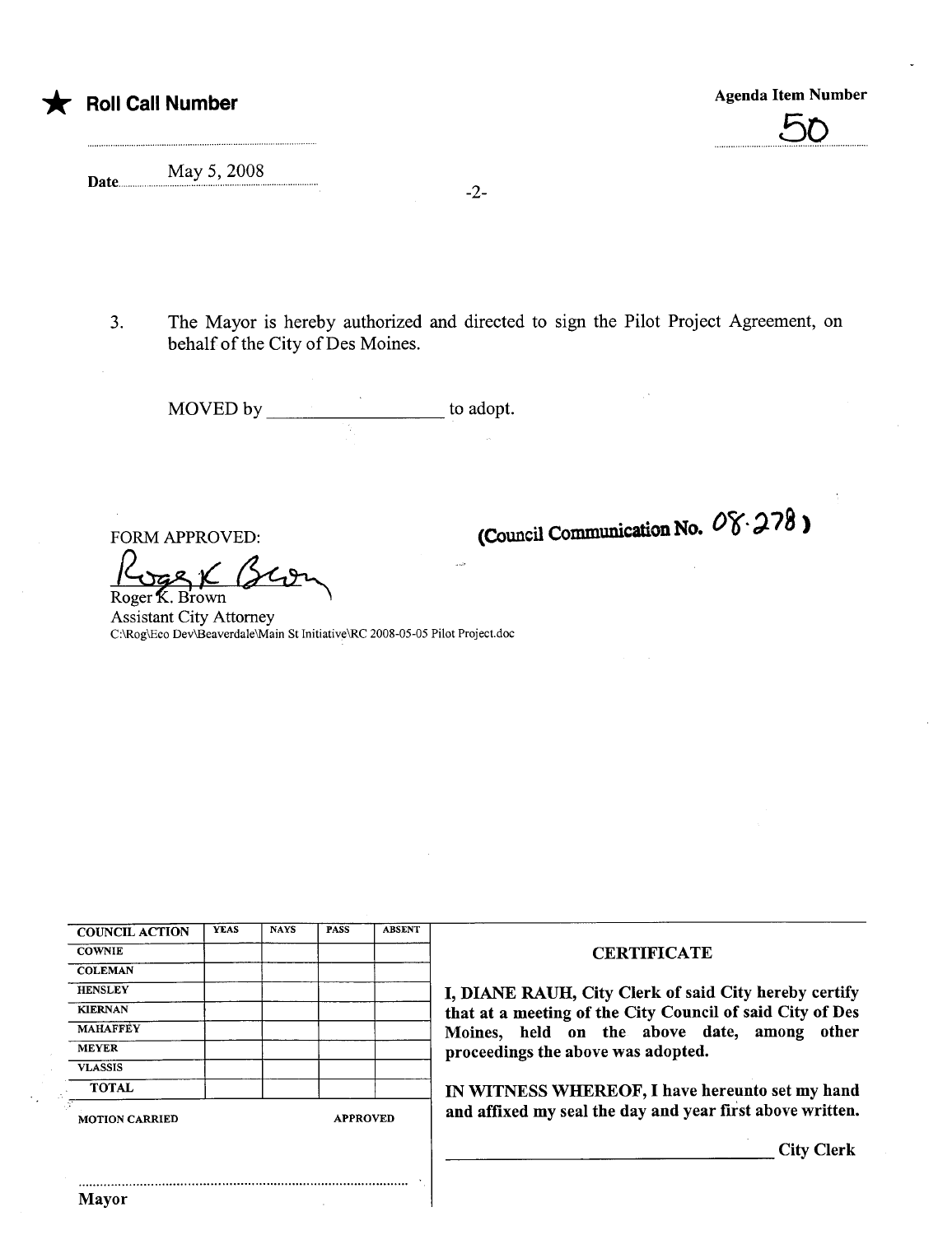| Dete           |         |
|----------------|---------|
| Agenda Item_50 |         |
| Roll Call #    | 2008-07 |

Agreement between the Iowa Department of Economic Development, the City of Des Moines, and the Beaverdale Main Street Initiative for the purpose of collectively developing Iowa's first Urban Neighborhood Commercial District initiative in Beaverdale.

Iowa Department of Economic Development Downtown Resource Center Pilot Project Agreement

THIS AGREEMENT is entered into and executed by the Iowa Department of Economic Development herein referred to as the "IDEO", the City of Des Moines, and the Beaverdale Main Street Initiative, hereinafter referred to as the "Beaverdale Main Street Initiative" or "local neighborhood commercial district".

WHEREAS, this agreement is for the purpose of collectively developing and implementing an Urban Neighborhood Commercial District initiative using the Main Street Approach® in the Beaverdale neighborhood of the City of Des Moines, County of Polk, State of Iowa, pursuant to contractual arrangements between the National Trust for Historic Preservation in the United States and the Iowa Department of Economic Development, State of Iowa, so as to assist in the revitalization of the Beaverdale Neighborhood Commercial District of Des Moines, Iowa; and

WHEREAS, the goals are to create a successful urban neighborhood commercial district initiative in the Beaverdale neighborhood of Des Moines, IA; to develop an economically, physically and socially healthier Beaverdale neighborhood; to use the Beaverdale Urban Commercial District pilot project as a model for other urban neighborhood commercial districts in Iowa; to achieve certification as a Nationally Certified Urban Neighborhood Commercial District by the National Trust for Historic Preservation's National Main Street Center; and to become recognized as an official Urban Commercial Neighborhood Program of the Iowa Downtown Resource Center/Main Street Iowa.

WHEREAS, the Iowa Department of Economic Development's Downtown Resource Center will provide technical assistance to the Beaverdale Main Street Initiative,

NOW THEREFORE, in consideration of the foregoing and mutual covenants and agreements contained herein, the parties have agreed to do as follows:

#### SECTION I. The Beaverdale Main Street Initiative agrees to:

- 1. Employ a program director at a minimum of 80% of full-time or no less than thirty-two (32) hours per week for the Beaverdale Main Street Initiative who will be responsible for the day-to-day administration of the program in the district.
- 2. Develop an employment contract to describe the above administrative duties for which the program director is responsible, as well as compensation.
- 3. Maintain workers compensation insurance for the program director and staff.
- 4. Establish and maintain an accessible office within the defined project area with established hours of operation.
- 5. Submit monthly performance reports to the Downtown Resource Center. The reports will document the progress of the local program's activities.
- 6. Provide the Iowa Downtown Resource Center with three copies of any materials published that relate to the local neighborhood commercial district.
- 7. Remain in compliance with the requirements of this program as outlined in this agreement. If the IDEO finds that the Beaverdale Main Street Initiative is not in compliance with the requirements of this program, the Board of Directors of the local neighborhood commercial district program will be notified of non-compliance and given a probationary period in which to return to compliance. Continued non-compliance will result in termination of this agreement and loss of recognition as an Urban Neighborhood Commercial District pilot program.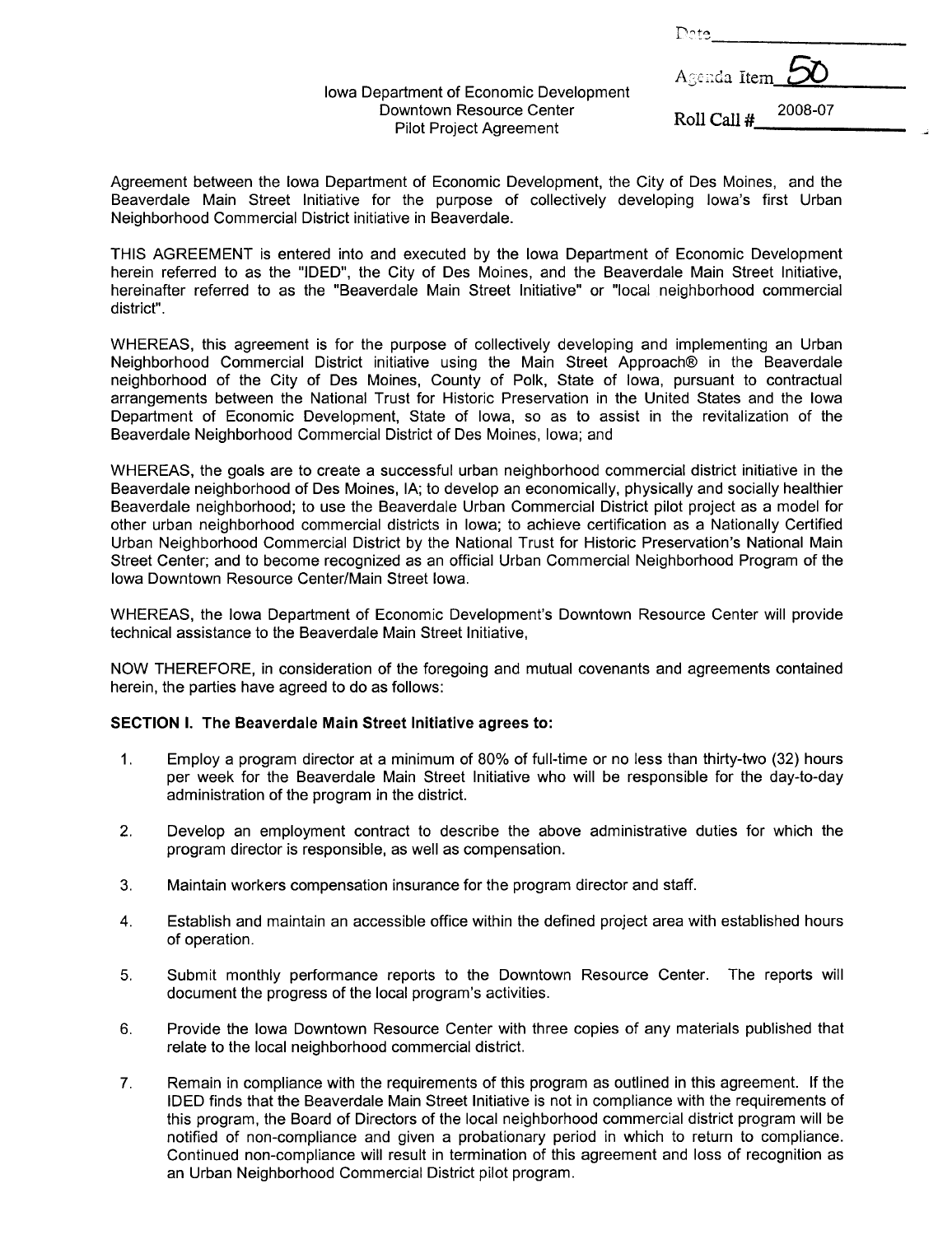9. Have the local neighborhood commercial district program participate, as requested by the Downtown Resource Center, in training sessions as scheduled throughout the year. To remain in compliance, a representative of the local neighborhood commercial district program must attend three of the four training sessions held in Iowa during each calendar year. Travel expenses to the training sessions are the responsibility of and will be paid by the local neighborhood commercial district program. In addition, new staff will be required to participate in no less than one new program director orientation session.

50

- 10. Have a representative of the local neighborhood commercial district program attend the National Trust for Historic Preservation's National Main Streets Conference annually. Travel expenses to the conference are the responsibility of and will be paid by the local neighborhood commercial district program.
- 11. Have a Resolution of Support passed by the city council. This resolution must stipulate sources of funding for the program, (Le., the city, neighborhood association, development corporation, assessment district, private donations or any combination thereof, etc.), designate who will supervise the program director, (i.e., the local neighborhood commercial district board of directors, etc.), a commitment to appoint a city official to represent the city on the local neighborhood commercial district board of directors, and that the local neighborhood commercial district program will collaborate with I.D.E.D. to implement the Main Street Four Point Approach® as developed by the National Trust for Historic Preservation and espoused by the Downtown Resource Center.
- 12. Maintain a current membership in the National Trust for Historic Preservation's Main Street Center Network.
- 13. To serve as a model for other urban neighborhood commercial districts in Iowa and willingly share their experiences in order to educate other districts.
- 14. Collaborate with IDEO in identifying and securing financial resources for acquiring the services of professional consultants, as needed and agreed upon.

#### SECTION II. The IDEO agrees to:

- 1. Designate a Downtown Resource Center staff person to handle communication between the local neighborhood commercial district program and IDEO's Downtown Resource Center.
- 2. Conduct four (4) statewide training sessions annually for program directors and local volunteers.
- 3. Conduct three to four one-day orientation sessions for new program directors, board members and volunteers annually. The Orientation will introduce attendees to the Main Street Approach® and to their immediate responsibilities and provide an overview of IDEO's services.
- 4. Conduct training for the Board of Directors and Committee Chairs to include the Main Street Four Point Approach® with an overview of the roles and responsibilities of the Board of Directors and Committee Chairs.
- 5. Conduct a training session for each of the four committees relevant to the work of the committee and the broader organization.
- 6. Assist with development of a vision statement and goals for each committee.
- 7. Assist committee chairs and volunteers with development of an action plan following initial training and vision development.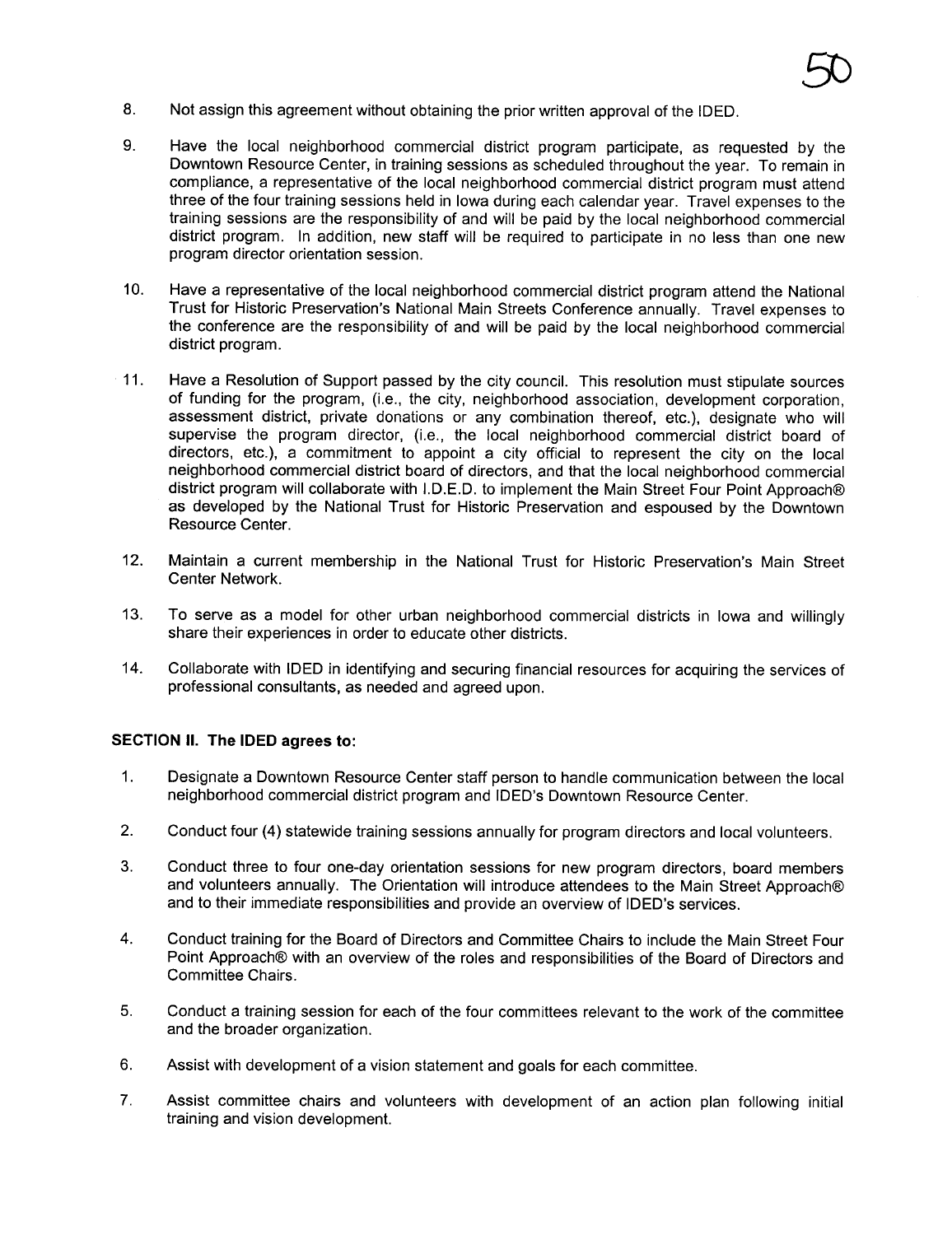- 8. Conduct a two/three day Resource Team visit to define and develop program initiatives. The team will be comprised of both Downtown Resource Center staff and other professionals with expertise in downtown development and the Main Street Four Point Approach®.
- 9. Conduct an on-site Design Charette for the purpose of evaluating potential design improvements for pre-determined properties in the Beaverdale District. The team will be comprised of Downtown Resource Center staff and a professional with expertise in design.
- 10. Conduct an on-site program review in the ninth (9) and eighteenth (18) months of this agreement.
- 11. Provide on-going advice and information to the local neighborhood commercial district program, its staff and board.
- 12. Provide technical support and/or assistance, either by phone or on-site, as deemed appropriate and necessary by Downtown Resource Center personnel and the neighborhood commercial district program.
- 13. Include the Beaverdale Neighborhood Commercial District program in the Iowa Downtown Resource Center's Main Street Iowa network.
- 14. Provide one set of any new National Main Street Center publications, as developed and deemed relevant, free of charge, up to a \$100 value.
- 15. Offer training via the Iowa Communications Network two or three times annually.

#### SECTION III. The PARTIES hereto otherwise agree as follows:

- 1. The term of this agreement shall be for a period of eighteen months, beginning January 01, 2008 and ending June 30, 2009. It may be extended or revised by a written amendment signed by both parties.
- 2. This agreement shall be binding upon and shall inure to the benefit of the parties and their successors.
- 3. Not to discriminate against any employee or applicant for employment because of race, color, sex, age, disabiliy or national origin. The parties further agree to take affirmative action to assure that applicants are employed and that employees are treated without regard to their race, color, region, sex, age, disability or national origin during employment.
- 4. Either party may terminate this agreement without cause after 30 days written notice to the other party.
- 5. This document memorializes all elements of this agreement, and both incorporates and supersedes any previous agreements or negotiations, whether oral or written.
- 6. The IDEO is limited to furnishing its technical services to the Beaverdale Neighborhood Commercial District and thus nothing contained herein shall create any employer-employee relationship.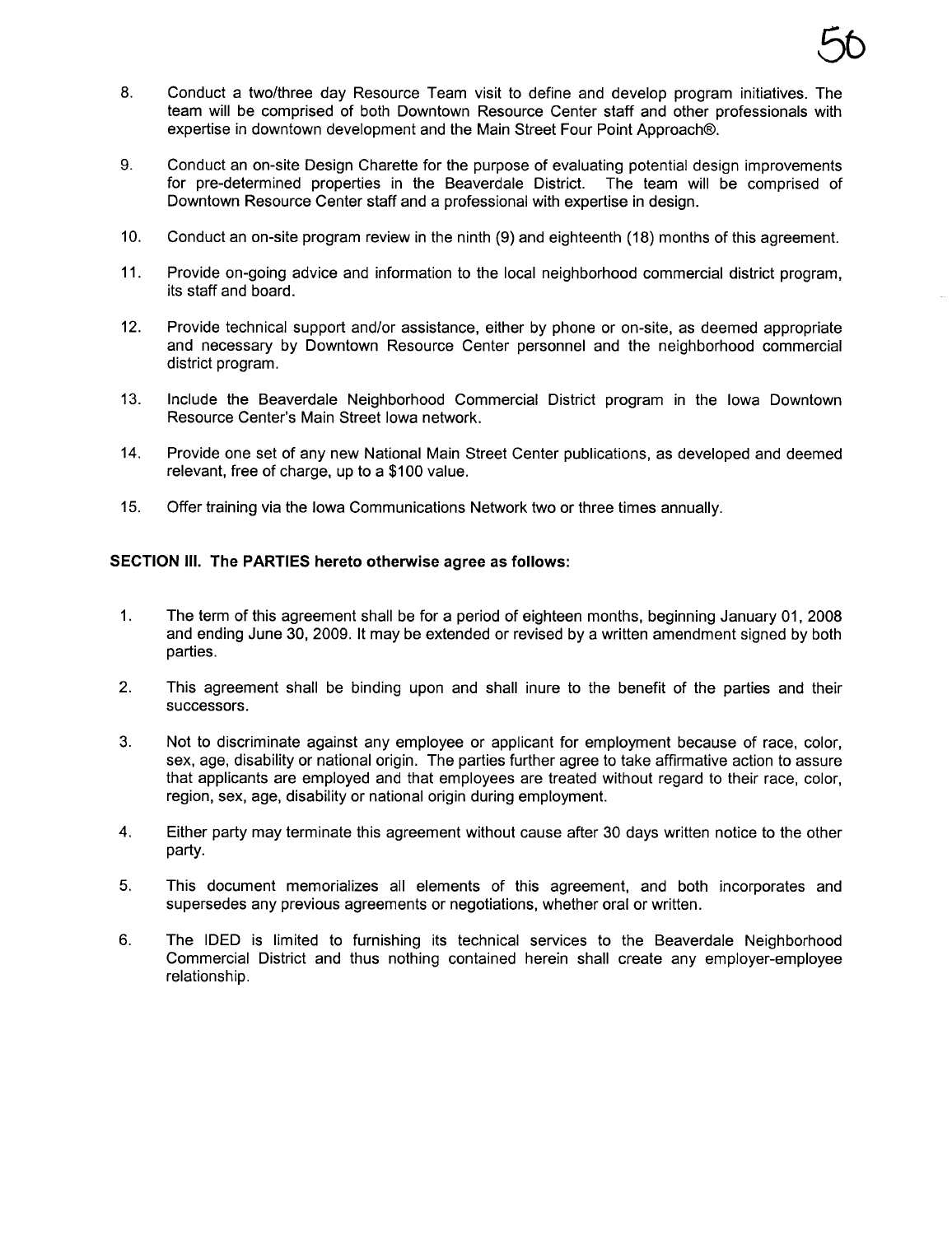IN WITNESS WHEREOF, the parties have executed this agreement.

BY:

T.M. Franklin Cownie, Mayor City of Des Moines, Iowa (Date)

fj

BY:

(President - Beaverdale Main Street Initiative) (Date)

BY:

Michael L. Tramontina, Director Iowa Department of Economic Development

(Date)

APPROVED AS TO FORM:

 $2$ oger  $K$  Bes

C:\Rog\Eco Dev\Beaverdale\Main 5t Initiative\IDED Pilot Project Agreement.doc

istant City Attorney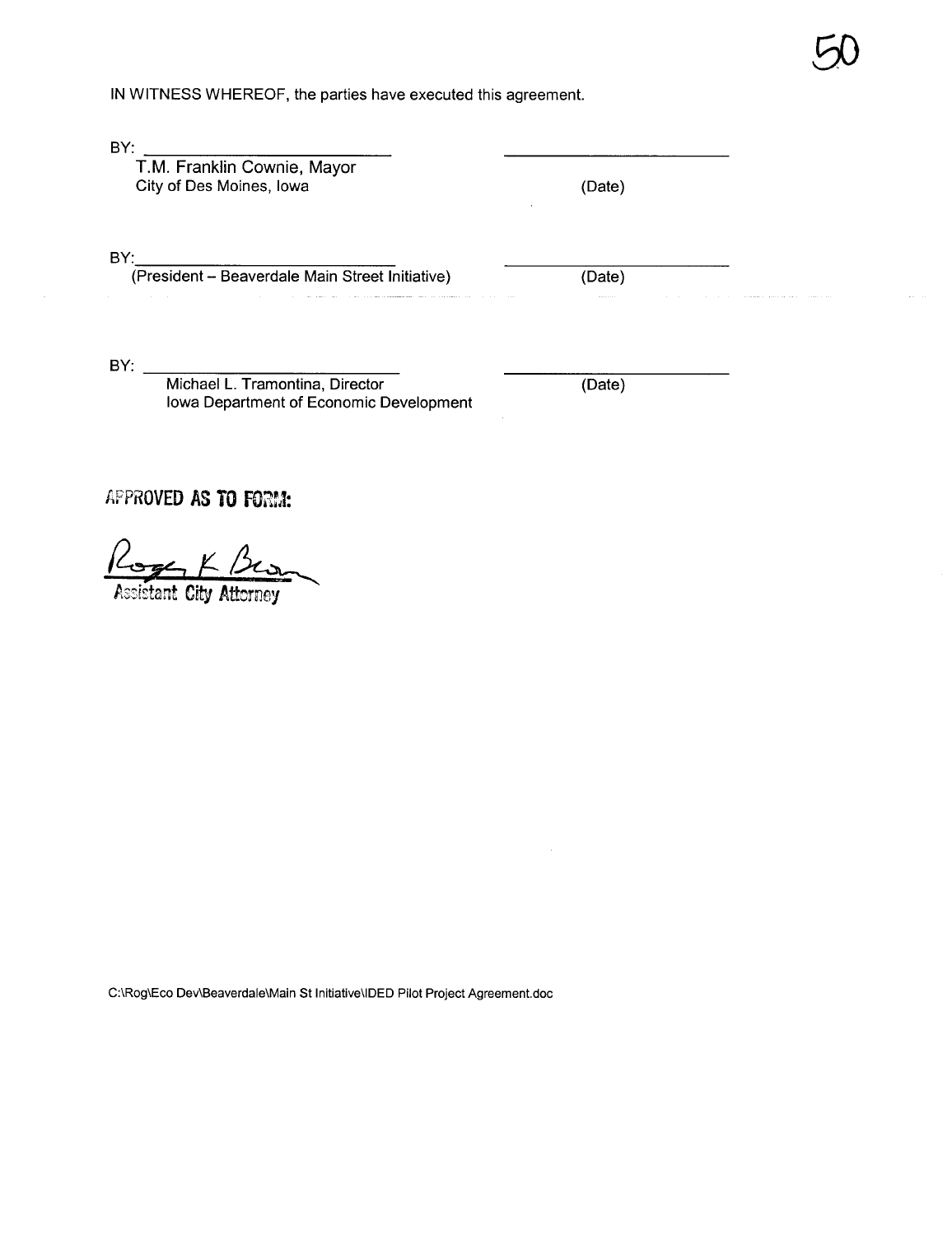| Roll Call Number<br>21/2010 |
|-----------------------------|
|                             |

Agenda Item Nymber. /'

50

Date .......January 26, 2004.......

#### RESOLUTION DESIGNATING SUPPORT OF THE BEAVERDALE BUSINESS COALITION AND BEAVERDALE NEIGHBORHOOD ASSOCIATION PARTICIPATION IN THE MAIN STREET PROGRAM AND THE PROPOSED DESIGNATION OF A CITY OFFICIAL TO REPRENSENT THE CITY ON THE LOCAL NONPROFIT MAIN STREET GOVERNING BOARD OF DIRECTORS

WHEREAS, Main Street Iowa has been created to assist communities to develop a public-private effort to revitalize their downtown "Main Street" areas; and

WHEREAS, the Iowa Department of Economic Development will be selecting Iowa cities to paricipate in the Main Street Iowa Program.

NOW, THEREFORE, BE IT RESOLVED by the City Council of the City of Des Moines, Iowa, that:

Section 1. The City endorses of Section 1. The City endorses the submission of the application by the Beaverdale Business Coalition and Beaverdale Neighborhood Association, and agrees to paricipate in the development and financial support of the local Main Street program.

Section 2. The City endorses the goal of economic revitalization of the Downtown within the context of the preservation and rehabilitation of its historic buildings.

Section 3. In the event the application is selected, the City will appoint a City official to represent the City on the local Main Street governing board of directors.

review and approval of the completed application by the City Manager. Section 4. The Mayor is hereby authorized to certify approval of the application after

Moved by  $*u*$  $\cdots$  *to adopt.* SPONSOR: Vlassis **NAYS** PASS ABSENT | CERTIFICATE YEAS **COUNCIL ACTION** COWNIE I, DIANE RAUH, City Clerk of said City hereby **COLEMAN** certify that at a meeting of the City Council of said City of Des Moines, held on the above date, OVERMAN among other proceedings the above was adopted. **HENSLEY** MAHAFFEY IN WITNESS WHEREOF, I have hereunto set my hand and affixed my seal the day and year first BROOKS  $M_{\text{MOITION CARRIED}}$  and and affixed my seal the above written. above written. VLASSIS TOTAl M. Manches Computer Mayor Dene Feech City Clerk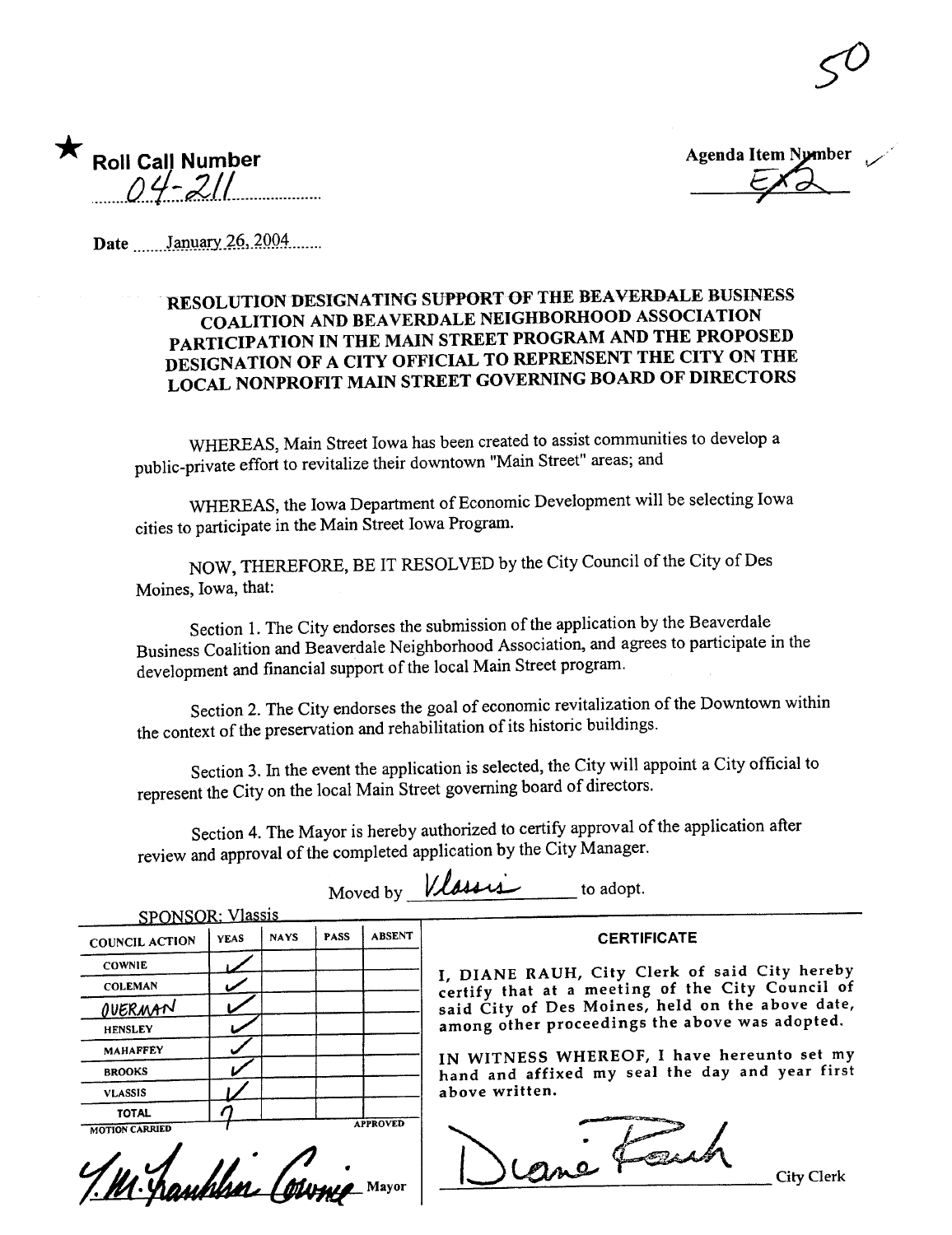**Agenda Item Number** 

Roll Call Number  $\Omega U$ AUGUST 23, 2004

Date.........

RESOLUTION APPROVING FUNDING OF AN ECONOMIC DEVELOPMENT GRANT TO THE BEAVERDALE BUSINESS COALITION FOR COSTS ASSOCIATED WITH THE NEIGHBORHOOD'S URBAN NEIGHBORHOOD COMMERCIAL DISTRICT PILOT PROJECT

WHEREAS, on June 15, 2004, Beaverdale was selected by the Iowa Department of Economic Development to participate in an Urban Neighborhood Commercial District Pilot Project; and

WHEREAS, one of the primary goals of the Pilot Project is to develop an economically, physically and socially healthier Beaverdale neighborhood; and

WHEREAS, on July 28, 2003, by Roll Call 03-1810, the City Council approved a \$5,000 economic development grant to expand the Beaverdale Village Conceptual Revitalization Plan; and

WHEREAS, on January 26, 2004, by Roll Call 04-211, the City Council approved a resolution endorsing Beaverdale's application to the Iowa Department of Economic Development and agreed to participate in the development and financial support of the Main Street Program.

NOW, THEREFORE, BE IT RESOLVED by the City Council of the city of Des Moines, Iowa, that:

- The City shall make an economic development grant in the  $1.$ amount of \$30,000 to the Beaverdale Business Coalition to support the administrative costs of implementing the Pilot Program.
- The \$30,000 shall be paid in three equal annual  $2.$ installments of \$10,000. The first installment will be made immediately following Council approval. The two subsequent payments will by made in FY '06 and FY '07.

(continued)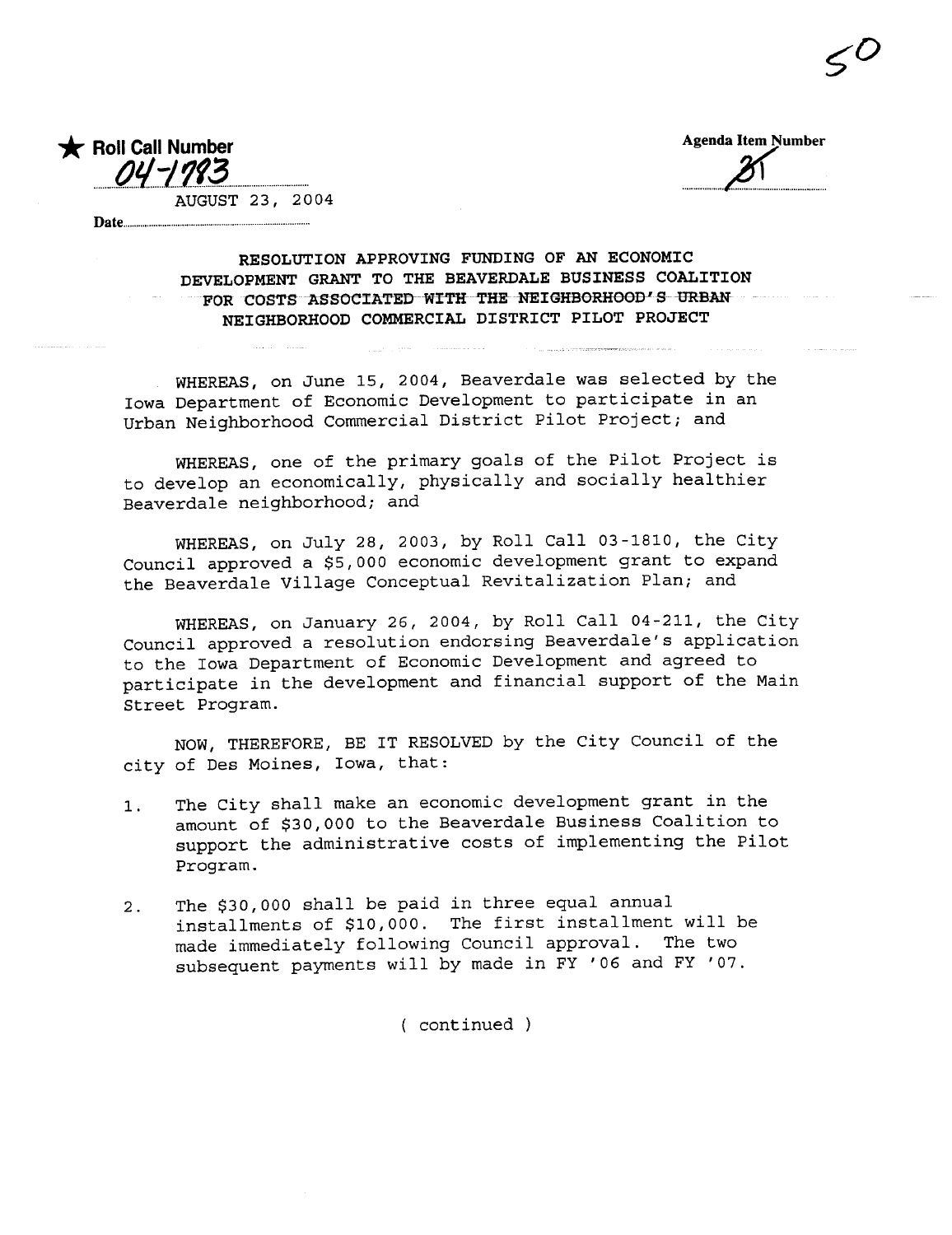

| Agenda Item Number |  |
|--------------------|--|
|                    |  |
|                    |  |

 $\left| \right\rangle$ 

**EN** 

3. The economic development grant shall be paid from Economic<br>Development Enterprise Account funds.

 $-2-$ 

( Council Communication No. 04-414

MOVED by Brook to  $\text{adopt.}$ 

APPROVED AS TO FORM:

7

 $\underbrace{\begin{array}{c} \text{Loger } K. \\ \text{Brown} \end{array}}$ 

Assistant City Attorney

| <b>COUNCIL ACTION</b>                      | <b>YEAS</b> | <b>NAYS</b> | <b>PASS</b> | <b>ABSENT</b>   | <b>CERTIFICATE</b>                                                                                |
|--------------------------------------------|-------------|-------------|-------------|-----------------|---------------------------------------------------------------------------------------------------|
| <b>COWNIE</b>                              |             |             |             |                 |                                                                                                   |
| <b>BROOKS</b>                              |             |             |             |                 | I, DIANE RAUH, City Clerk of said City hereby<br>certify that at a meeting of the City Council of |
| <b>COLEMAN</b>                             |             |             |             |                 | said City of Des Moines, held on the above date,                                                  |
| <b>HENSLEY</b>                             |             |             |             |                 | among other proceedings the above was adopted.                                                    |
| <b>KIERNAN</b>                             |             |             |             |                 | IN WITNESS WHEREOF, I have hereunto set my                                                        |
| <b>MAHAFFEY</b>                            |             |             |             |                 | hand and affixed my seal the day and year first                                                   |
| <b>VLASSIS</b>                             |             |             |             |                 | above written.                                                                                    |
| <b>TOTAL</b>                               |             |             |             |                 |                                                                                                   |
| <b>MOTION CARRIED</b><br>7. M hanhim Cowne |             |             |             | <b>APPROVED</b> | i Kaw                                                                                             |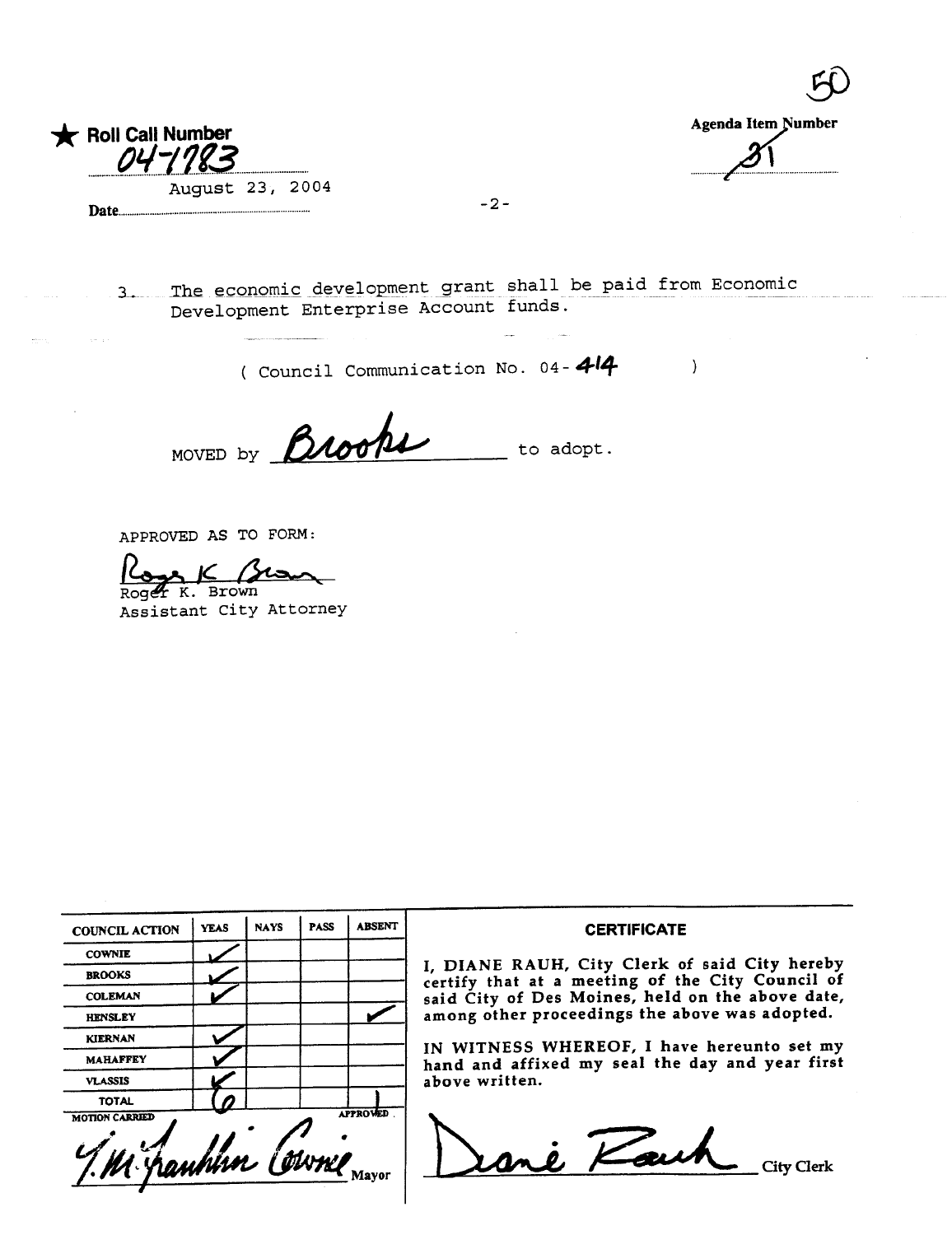



Date \_\_\_\_\_\_ January 14, 2005

### RESOLUTION DESIGNATING SUPPORT OF THE BEAVERDALE BUSINESS COALITION AND BEAVERDALE NEIGHBORHOOD ASSOCIATION PARTICIPATION IN THE MAIN STREET PROGRAM AND THE PROPOSED DESIGNATION OF A CITY OFFICIAL TO REPRESENT THE CITY ON THE LOCAL NONPROFIT MAIN STREET GOVERNING BOARD OF DIRECTORS

WHEREAS, Main Street Iowa has been created to assist communities to develop a public-private effort to revitalize their downtown "Main Street" areas; and

WHEREAS, the Iowa Department of Economic Development will be selecting Iowa cities to participate in the Main Street Iowa Program.

NOW, THEREFORE, BE IT RESOLVED by the City Council of the City of Des Moines, Iowa, that:

The City endorses the submission of the application by the Beaverdale Business  $1<sub>1</sub>$ Coalition and Beaverdale Neighborhood Association, and agrees to participate in the development and financial support of the local Main Street program.

The City endorses the goal of economic revitalization of the Downtown within the  $2<sub>1</sub>$ context of the preservation and rehabilitation of its historic buildings.

In the event the application is selected, the City will appoint a City official to  $3.$ represent the City on the local Main Street governing board of directors.

The Mayor is hereby authorized to certify approval of the application after review  $\overline{4}$ . and approval of the completed application by the City Manager.

 $ALA$ Moved by

| <b>COUNCIL ACTION</b> | <b>YEAS</b> | <b>NAYS</b> | <b>PASS</b> | <b>ABSENT</b>   |
|-----------------------|-------------|-------------|-------------|-----------------|
| <b>COWNIE</b>         |             |             |             |                 |
| <b>BROOKS</b>         |             |             |             |                 |
| <b>COLEMAN</b>        |             |             |             |                 |
| <b>HENSLEY</b>        |             |             |             |                 |
| <b>KIERNAN</b>        |             |             |             |                 |
| <b>MAHAFFEY</b>       |             |             |             |                 |
| <b>VLASSIS</b>        |             |             |             |                 |
| <b>TOTAL</b>          |             |             |             | Z               |
| <b>MOTION CARRIED</b> | uhim        |             |             | <b>APPROVED</b> |

**CERTIFICATE** 

I, DIANE RAUH, City Clerk of said City hereby certify that at a meeting of the City Council of said City of Des Moines, held on the above date, among other proceedings the above was adopted.

IN WITNESS WHEREOF, I have hereunto set my hand and affixed my seal the day and year first above written.